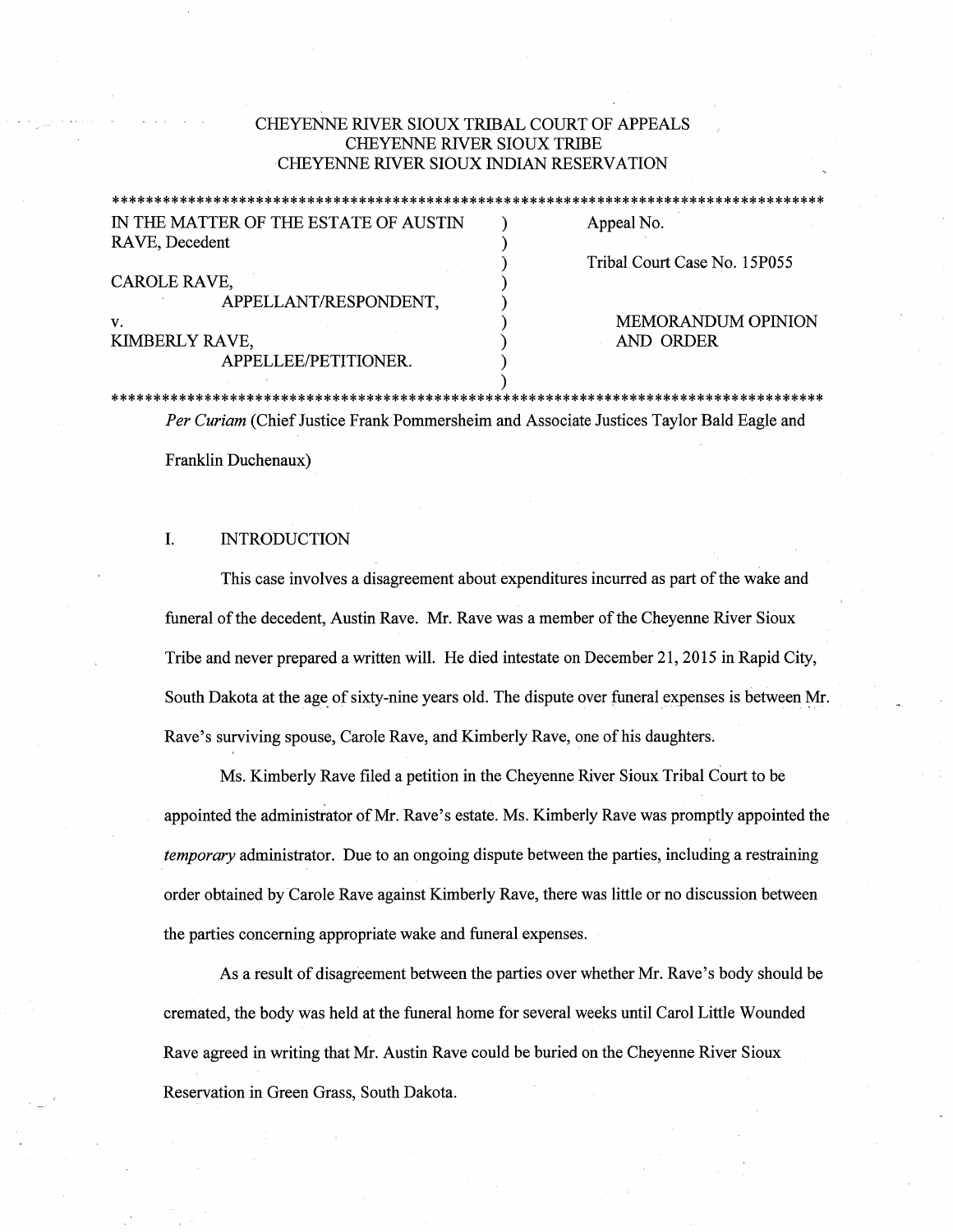Basic funeral expenses are paid by the Tribe in the amount of \$4,275. In Mr. Rave's case, however, there were additional expenses from the Luce Funeral Home enumerated on its bill for \$8,277.80 including a sealing vault (\$1,780.80) and tombstone (\$2,000.00). There was also a separate bill from the Lakota Cultural Center in the amount of \$1,950 for four star quilts, six Pendelton blankets and four fleece blankets.

Pursuant to a hearing held on January 22, 2016, the trial court appointed Ms. Carole Rave, the widow of the decedent, Austin Rave, as the administrator of Mr. Rave's estate and ordered "that the Estate shall be responsible for the funeral related expenses that have been incurred". This order was signed and entered into the record on April 20, 2016.

This appear followed. Oral argument was waived by the parties and the appeal was considered on the briefs.

II. ISSUE

There is a single issue raised in this appeal, namely whether certain purchases made by Ms. Kimberly Rave acting in her capacity as *temporary* administrator of Austin Rave's estate are reasonable funeral "expenses" for which the Estate is liable.

III. DISCUSSION

The Cheyenne River Sioux Law and Order Code provides for intestate succession at Section 9-2-  $1 - 9 - 3 - 11$ . Upon appointment as an estate's administrator, one of the duties of the administrator is that:

Subject to the approval of the Court ascertain and pay all the debts and legal obligations of the decedent.

Cheyenne River Sioux Tribe Law and Order Code Sec. 9-3-2(4)(d)

Inasmuch as the contested funeral expenses have not been paid, it is the responsibility of the administrator to determine the validity of any such "debts and legal obligations." The legal · procedure to be followed involves notice to the creditors as provided in Sec. 9-3-5 of the Code:

The administrator of the estate or the Clerk if no administrator is appointed shall cause notices to creditors to be posted in a least three

2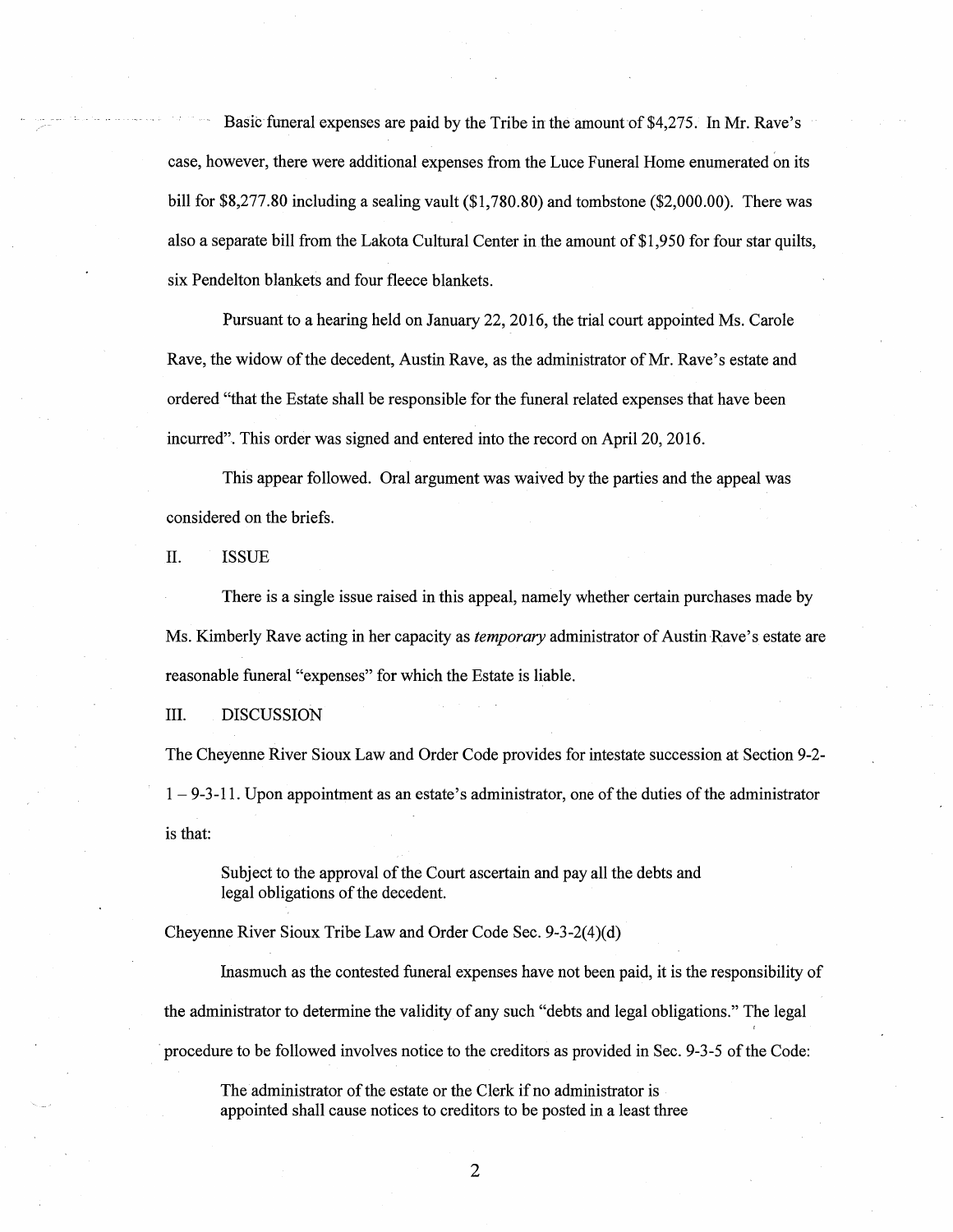conspicuous places on the Reservation and published at least twice in a publication of general distribution on the Reservation. Said notice shall state that creditors have 90 days from the date of the first publication of the notice to present their claims to the administrator or Clerk and that only those claims so presented shall be paid by the estate. Notice by mailing shall also be given to each creditor of whom the administrator or Clerk has actual knowledge.

Payment of creditors may only be made in accord with Sec. 9-3-6(1) which provides:

Payment of creditors of the decedent shall be made by the administrator only upon the order of the Court after determining the validity of the claims by affidavit or personal testimony of the claimant.

The Tribal Code expressly permits that such intestate succession shall be "in accordance with the

laws of Intestate Succession of the State of South Dakota." Sec. 9-2-1.

Such guidance is available pursuant to SDCL 29A-3-805, which provides:

Classification of claims. (a) If the applicable assets of the estate are insufficient to pay all claims in full, the personal representative shall make payment in the following order:

( 1) Costs and expenses of administration;

(2) Reasonable funeral expenses;

(3) Debts and taxes with preference under federal law;

( 4) Debts and taxes with preference under other laws of this

state;

(5) All other claims.

(b) No preference shall be given in the payment of any claim over any other claim of the same class, and a claim due and payable shall not be entitled to a preference over claims not due.

Unless the parties agree, the trial court will have to determine what are "reasonable

funeral expenses." Obviously, the key issues on remand will be to determine what is

"reasonable." What is "reasonable" is not self-disclosing. Thus such an undertaking will need to

consider evidence relevant to the decedent's station in life, the overall value of his estate, and

what is culturally appropriate.

Finally, the appellant's request for attorney fees is denied, as she fails to identify any

provision of the Tribal Code that authorizes the award of attorneys' fees.